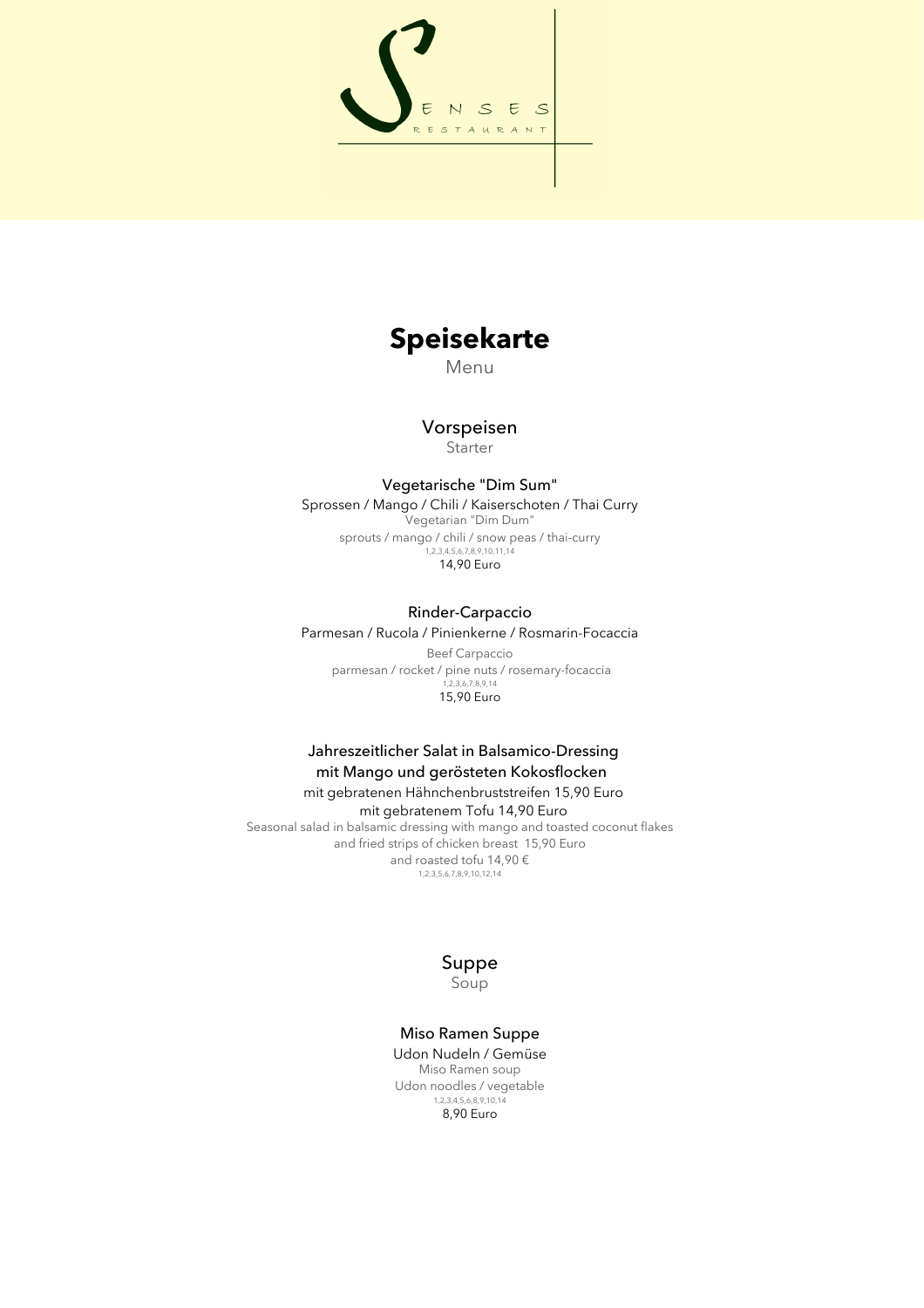

# Hauptgerichte frisch aus dem Wok

Main dishes fresh from the wok

#### Wählen Sie aus Choose

Hähnchenbruststreifen Chicken breast strips 17,90 Euro

> Tofu 6 16,90 Euro

# Wählen Sie Ihre Sauce

Choose your sauce

Erdnuss-Sauce / mild

Peanut sauce / mild 5,6,9,14

Szechuan Pfeffer-Thai-Basilikum / scharf Szechuan pepper / Thai basil / hot  $4,5,6,7,9,10,14$ 

Alle Speisen werden mit Wokgemüse und Basmatireis oder Eiernudeln serviert. All dishes are served with wok vegetables and basmati rice or egg noodles.

#### Veganes Blumenkohl-Curry

Chili / Bulgur / Cranberries / Edamame Vegan cauliflower curry chili / bulgur / cranberries / edamame 1,5,6,7,8,9,10,11,12,14 14,90 Euro

# Kindergericht

Hähnchen Nuggets / Pommes Frites / Ketchup & Mayonnaise Kids Menu chicken nuggets / French fries / ketchup & mayonnaise 1,3,5,8 9,80 Euro